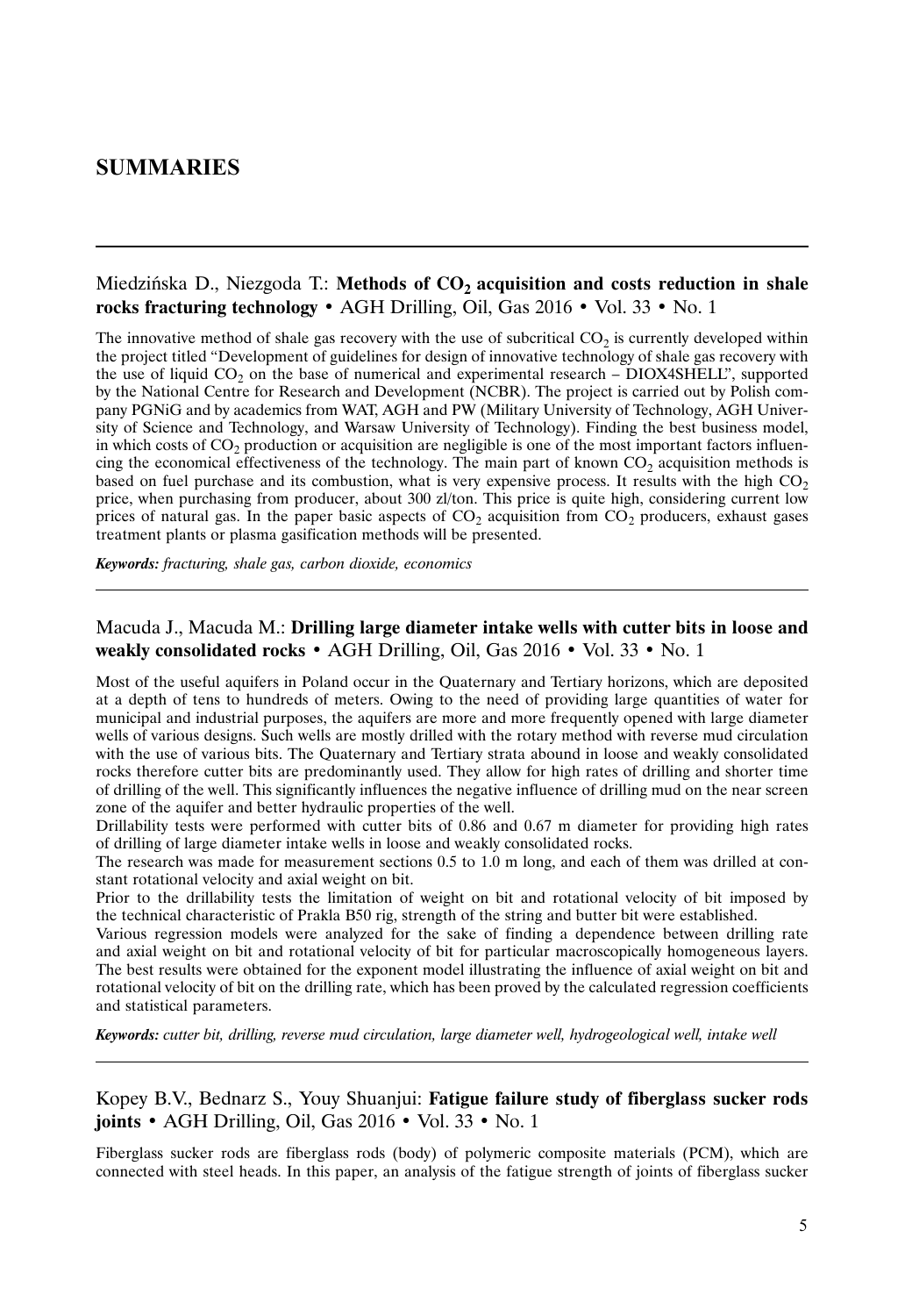rod under different bending stresses is performed and from this the key indicators of fatigue strength are derived. The main scope of fiberglass sucker rod is the use in aggressive environment because the plastic and glass fiber is not exposed to corrosion. Long-term strength and durability of operation – it's the most important characteristics used in the design and operation realized in sucker rod, made of polymer composite materials (PCM). The aging of polymers and fiberglass sucker rod fracture leads to an emergency in the operation of oil wells and need to execute the workover. Based on the found contact problem solving using computers strength characteristics of the compounds were analyzed, dependence of contact pressure on the value of shear compliances of shell material, orthotropy option, size of joint were obtained.

*Keywords: fiberglass, sucker rod, steel head, bending stress, fatigue strength*

### Solecki T.: **Monitoring of petroleum substances in the neighborhood of drinking water intake** • AGH Drilling, Oil, Gas 2016 • Vol. 33 • No. 1

This article concerns the monitoring of underground water quality in the vicinity of underground water intake, which is carried out continuously (quarterly) in six monitoring wells situated near the water intake. Groundwater occurring in this complex form a continuous and prosperous aquifer exploited with deep-Groundwater occurring in this complex form a continuous and prosperous aquifer exploited with deepwater wells 19A and 19', intended to supply the population of part of Kraków with drinking and industrial water. Operated monitoring wells and holes are set in Czyżyny district in the protection zone of underground water intakes Mistrzejowice.

During the field research it were carried 41 quarterly measurements of petroleum substances at groundwater table. These tests were carried out using specialized equipment of Dutch company Eijkelkamp Agrisearch Equipment, which can measure thickness of petroleum substances at groundwater table in each monitoring well.

During the laboratory studies 41 quarterly measurements were performed. Determination and quantitative analysis of petroleum substances in groundwater samples were made. For laboratory testing methodology Fourier infrared spectroscopy was used.

Laboratory studies of oil products in water samples showed the variable contents in each series. The statistical analysis was also done using Shewhart*'*s control card.

*Keywords: drinking water intake, monitoring of water quality, petroleum substances*

# Metelska K., Cieślik T.: **A review of currently available LNG facilities and means of transport used for supplying terminals in natural gas with a projection of LNG prices in the USA** • AGH Drilling, Oil, Gas 2016 • Vol. 33 • No. 1

LNG terminals allow for constant availability of fuel gas in insular countries (Japan) and in countries which do not have the option of transporting gas via inland pipelines due to their geopolitical location (South Korea). In many cases, possessing an LNG (liquefied natural gas) terminal increases energy independence, which translates first and foremost into avoiding energy blackmail (Lithuania).

This paper presents currently existing LNG terminals together with an overview of the most widely used technologies for gas liquefaction, storage and long-distance transporting by LNG carriers. A comparison of natural gas liquefaction plants and LNG terminals with respect to their location, age and capacity is also given. In the final part of the paper we analyse LNG carriers in relation to age, capacity and shipowner.

On the basis of data collected in the last 12 years, such as: price of LNG exported from USA, prices of imported and exported natural gas, consumption of gas, we have established the price of imported LNG using linear regression and power functions. In order to determine the price of LNG we have constructed mathematical models by means of the STATISTICA program. Our aim was to find the most accurate model. Three basic ex post methods have been used to compare regression models: ME (mean error), RMSE (root mean squared error), MAPE (mean absolute percentage error).

*Keywords: LNG, LNG transport, LNG storage*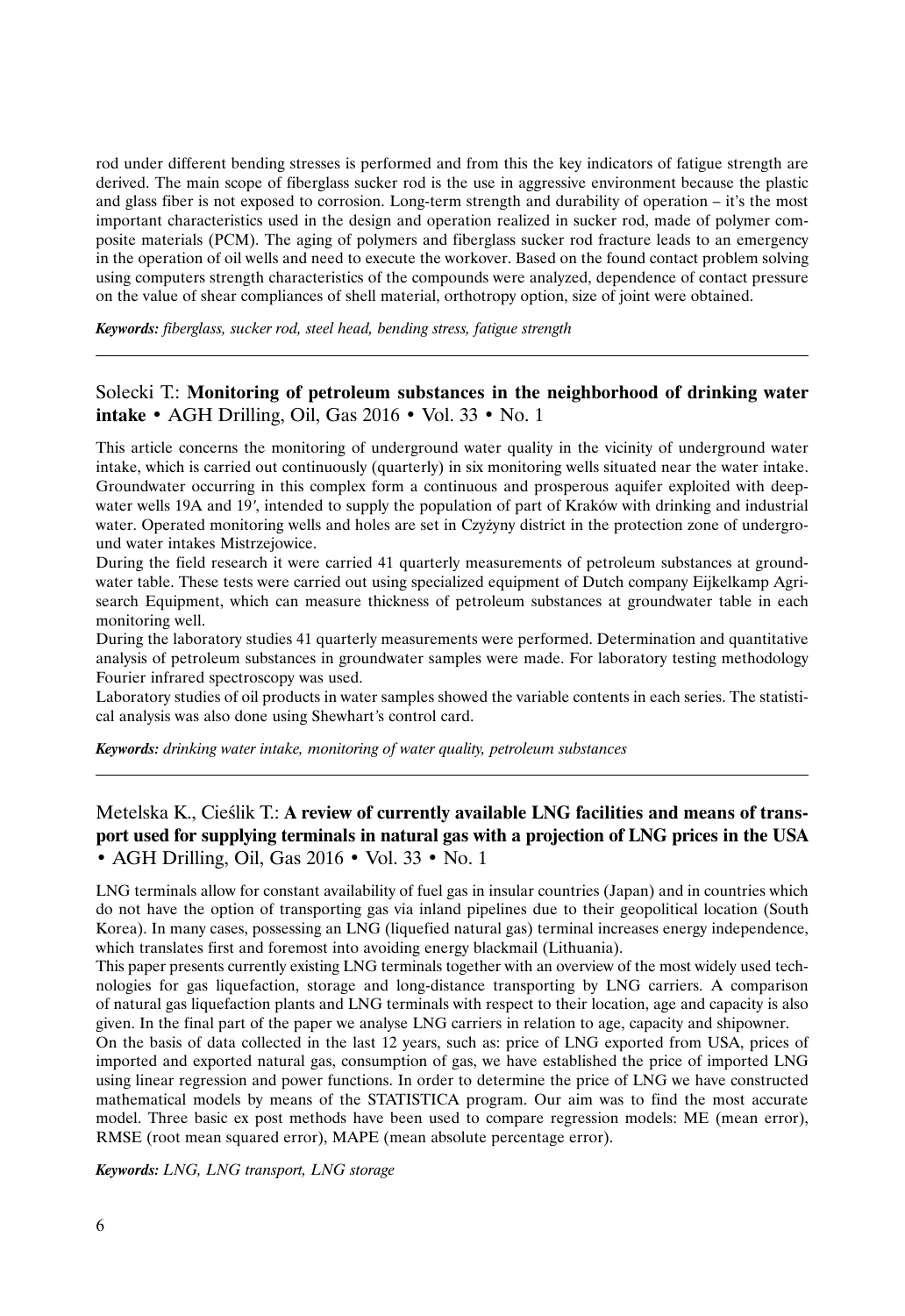# Rychlicki S., Kosowski P., Wartak J., Solecki M.: **Social assessment of the impact of oil exploitation on lives of inhabitants and the environment** • AGH Drilling, Oil, Gas 2016 • Vol. 33 • No. 1

This article presents the results of surveys carried out in the framework of the MUSE project in order to gain knowledge and obtain assessment of the impact of oil exploitation on the lives of the inhabitants of certain regions and on the environment. The survey was conducted in Krosno, Jedlicz and Rymanów (SE Poland). In this area, since the nineteenth century, there are o lot of crude oil mines and many local people are employed at its exploitation. Current condition of the environment and the negative effects of pollution and its causes were assessed by the local community. Within the framework of the conducted study, particular attention was paid to assessing the impact of oil exploitation on the environment and human health. Respondents also pointed to environmental elements that have gone under the greatest transformation in connection with the exploitation of crude oil.

*Keywords: oil exploitation, survey, social assessment, social acceptance*

Solecki M., Stopa J., Wojnarowski P., Wartak J.: **The comparison of geological conditions of American unconventional oil fields and Krosno beds** • AGH Drilling, Oil, Gas 2016 • Vol. 33 • No. 1

In this paper the geological conditions of American unconventional oil fields has been described. Similarities and differences of geology of four formations (Bakken, Eagle Ford, Avalon & Bone Springs and Monterey) have been contraposed to Krosno Beds. Stratigraphy, lithology, petrophysical parameters and mineral composition have been compared. It has been shown, that there is some similarity of geological background of Monterey Formation and Krosno Beds, what may indicate the possibility of oil production after adaptation of american technologies to Polish conditions.

*Keywords: unconventional oil, Krosno beds, Monterey Formation*

# Stopa J., Janiga D., Wojnarowski P., Czarnota R.: **Optimization of well placement and control to maximize**  $CO<sub>2</sub>$  **trapping during geologic sequestration** • AGH Drilling, Oil, Gas 2016 • Vol. 33 • No. 1

The  $CO<sub>2</sub>$  injection into geological formations such as saline aquifers can be effective method of sequestration enabling efficient immobilization of gas by surface and capillary forces. The main objective of presented method of optimization was to determine optimal well position and injection rates that maximize residual trapping. This would mitigate the risk of the  $CO<sub>2</sub>$  leakage outside of storage zone. A genetic algorithm and particle swarm optimization have been developed and coupled with reservoir simulator to optimally examine various placement and injection control strategies for vertical as well as horizontal well. Optimization was carried out in 3D heterogeneous real field model with water- $CO<sub>2</sub>$ -formation rock relationship. Numerical examples confirm that developed algorithm can find a promising optimal solution effectively within a partial number of simulation runs.

*Keywords: CO<sub>2</sub> sequestration, optimization, numerical simulation* 

### Kosowski P., Kuk M.: **Cost analysis of geological sequestration of**  $CO_2 \cdot \text{AGH}$  Drilling, Oil, Gas 2016 • Vol. 33 • No. 1

This article presents an analysis of the costs of geological sequestration of carbon dioxide. Special emphasis is put on the most important factors affecting the cost of this process. These are among others: the amount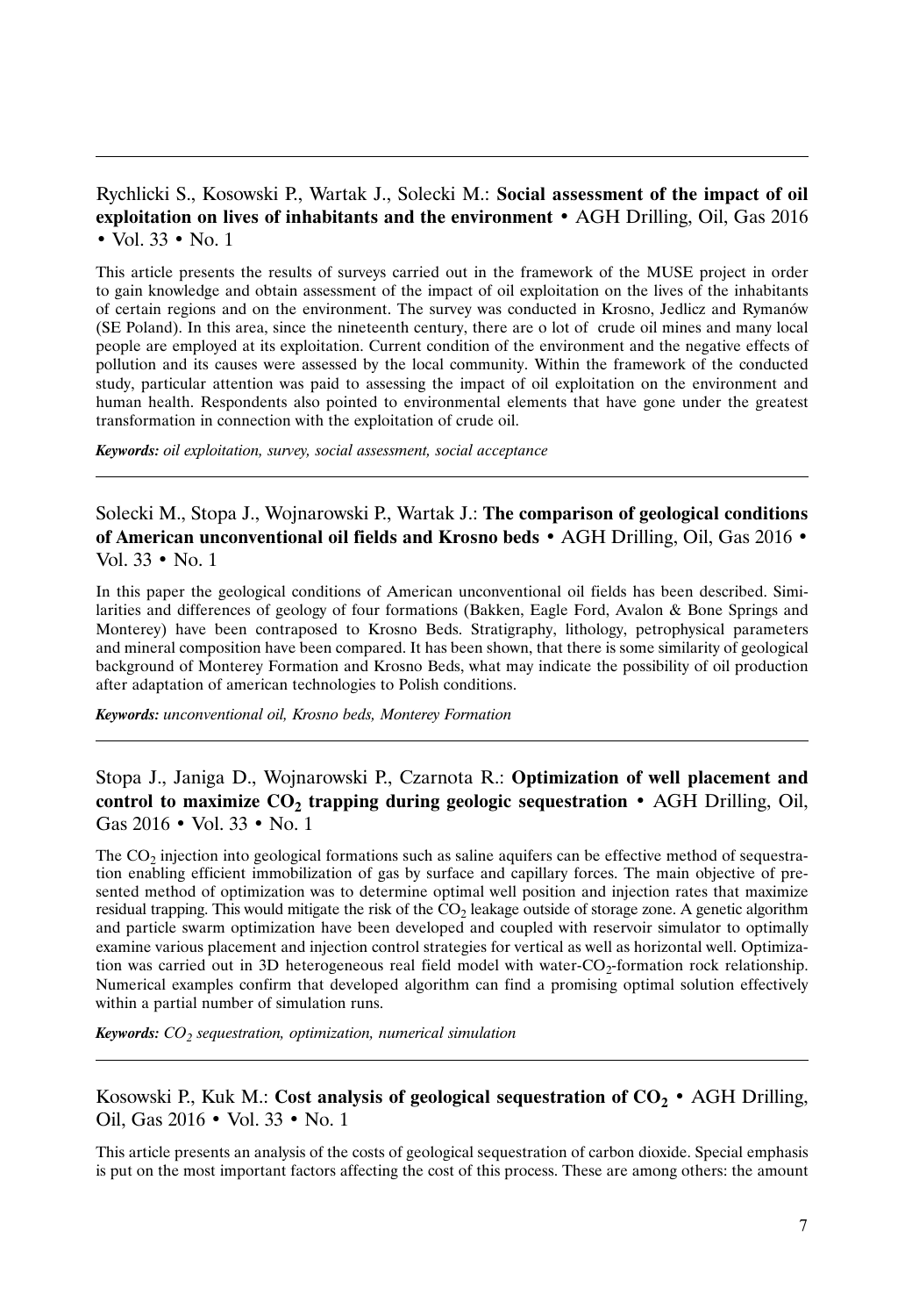of  $CO<sub>2</sub>$  emission, the kind of the emitter, the composition of exhaust gases, technology of separation, a distance between the source of emissions and the place of injection, the mode of transport and the cost of injection. For each of these factors and their combination a range of potential costs was presented. They were also ranked according to their impact on the economic efficiency of the entire process of geological sequestration of carbon dioxide.

*Keywords: CO2, geological sequestration, costs*

# Kosowski P., Mikołajczak E.: Characteristics of industrial CO<sub>2</sub> emissions in Poland **in 2014 in terms of its underground storage** • AGH Drilling, Oil, Gas 2016 • Vol. 33 • No. 1

This article contains a detailed analysis and characterization of the Polish base carbon emitters, which was created by the National Center for Emissions Management. This database contains a list of all registered in Poland CO2 emitters with annual emissions of more than 1 tonne. On its base the analysis was carried out, divided into economy sectors, provinces, size of emitter and number of installations. Interpretation of the results allows to assess the potential and the need for underground sequestration of carbon dioxide in Poland.

*Keywords: CO2, industrial emission, sequestration, Poland*

### Solecki T., Stopa J.: **Petroleum substances in soil and groundwater in the urban areas** • AGH Drilling, Oil, Gas 2016 • Vol. 33 • No. 1

The result of human activity is polluting the soil and water. Based on the results of heavy metals studies it can be stated that the level of contamination of soil and water in urban areas is not high. This image is changing after taking into account other types of pollution. Besides some heavy metal contamination urban areas are contaminated with petroleum.

Contamination of oil derivatives has a significant impact on the soil and water environment. In addition, some petroleum substances, such as petrol, have high vapour pressure. This causes a displacement of soil air from the vadose zone through the hydrocarbon gases, which creates a risk of explosion, especially in urban areas.

This paper describes the pollution of ground-water oil derivatives in an urban area on the example of an oil filling station, operated for several years. In order to assess the condition of soil, 90 soil samples from different depths and 20 samples of groundwater were taken. Samples were taken for laboratory oil content tests. Using a computer program, a map of quality standards exceedances of soil and groundwater at the oil filling station and its vicinity was created. Results of laboratory tests of water samples are presented in tables and based on them, the classification of the underground water quality was made.

Results of this study indicate a significant pollution of soil and groundwater exceeding the applicable standards. Condition of the soil and the quality of underground water in the oil filling station indicate the necessity of reparation.

*Keywords: petroleum substances, soil and groundwater pollution, classification of soil and groundwater quality*

Stryczek S., Wiśniowski R., Kremieniewski M., Rzepka M., Kotwica Ł., Złotkowski A.: **Analysis of technological parameters of cement slurries used for sealing casing in the Lublin Basin area** • AGH Drilling, Oil, Gas 2016 • Vol. 33 • No. 1

Both fresh and hardened cement slurries should meet respective standards. Recently the Faculty of Drilling, Oil and Gas AGH UST and Oil and Gas Institute – National Research Institute have recently realized works within the OPTIDRILLTEC project aimed at the modification of the existing and working out of new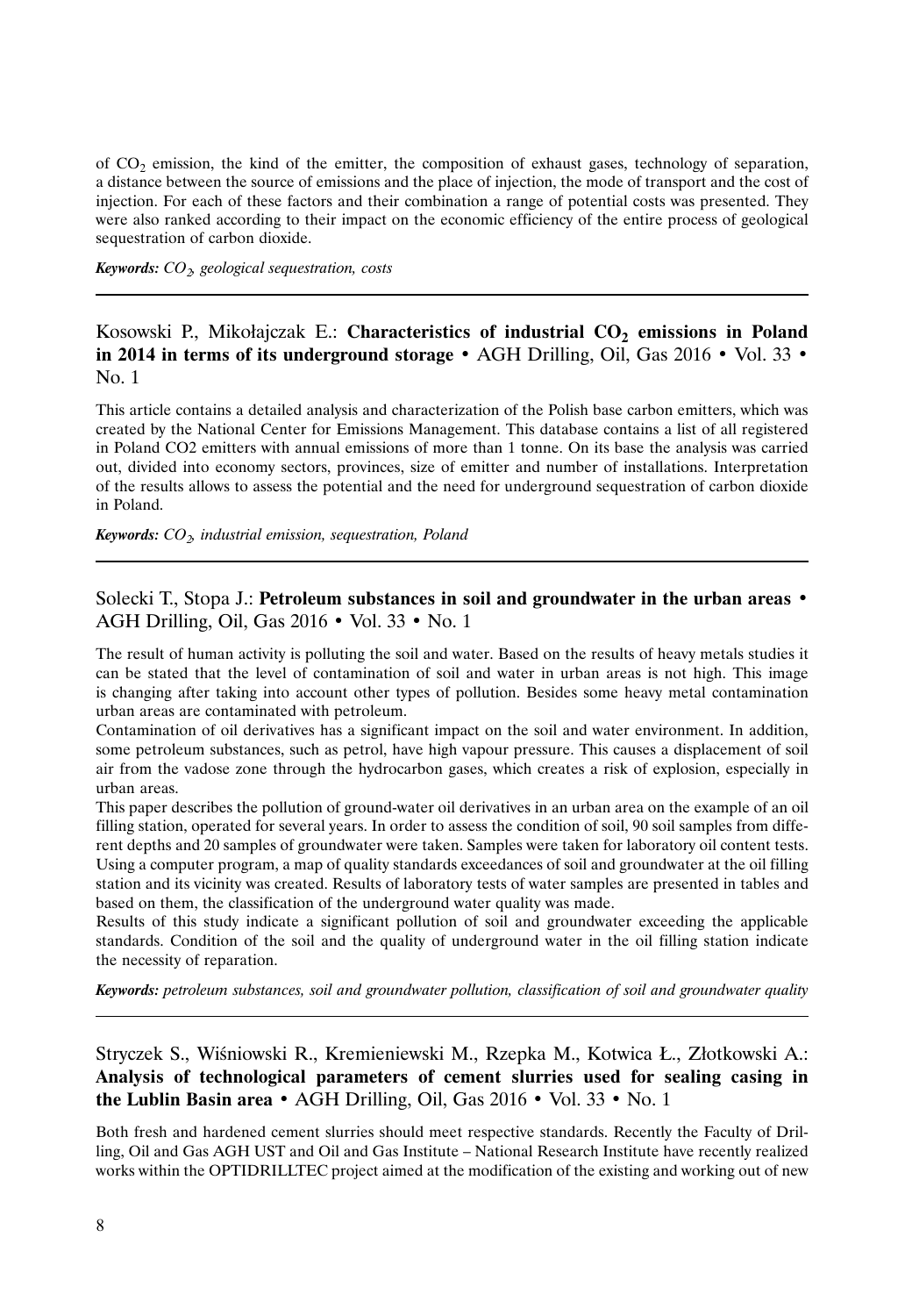recipes of slurries to be used for sealing wells on shale deposits. For this reason a crew of specialists realized scientific analyses with the use of high class control and measuring systems. These are, among others, pressure consistometers, filtration presses, viscometers, apparatus for measuring permeability and migration of gas, mercury porosimeter, ultrasound cement analyzer, strength testing machine. The investigations of cement slurries are aimed at working out recipes of slurries for sealing casing in wellbores drilled in shale gas formations.

*Keywords: cement slurries, Lublin Basin*

## Wysocki S., Stryczek S., Gonet A., Gubała P., Gaczoł M.: **Reconstruction fluid with new PT-86 polymer** • AGH Drilling, Oil, Gas 2016 • Vol. 33 • No. 1

While reconstructing partially exploited boreholes located in south-eastern part of Poland there were several issues. Standard procedures were not efficient enough to fulfil the requirements for fluid to work properly. This enforced investor to turn to the Faculty of Drilling, Oil and Gas AGH UST Krakow for assistance in developing special formula for working fluid. Major requirements set for reconstruction fluid were to: inhibit hydration of loam rocks, reduce corrosion of casing and tubing and decrease filtrate loss which maintained at a high level. Therefore, the Faculty of Drilling, Oil and Gas AGH UST Krakow developed and compared various reconstruction fluids' formulas to eliminate encountered complications. The article also concentrates on studying the samples collected from the borehole and presents conclusions based on laboratory tests. Analyses of the research results expose best working solution for eliminating the issues that came across during reconstruction of the borehole.

*Keywords: reconstruction fluids, polymers*

## Czarnota R., Janiga D., Stopa J., Wojnarowski P.: **Laboratory measurement of wettability for Ciężkowice sandstone** • AGH Drilling, Oil, Gas 2016 • Vol. 33 • No. 1

The type of reservoir rock wettability is one of the most important factors affecting flow of formation fluids in rock pores. It impacts on the characteristics of capillary pressure curves and residual oil saturation, what result in final recovery factor. There are generally, four differ states of wettability for hydrocarbon fields. These are: water wet, oil wet, mixed and fractional. For determination of wettability both quantitative and qualitative methods are implemented. In presented work, the results of wettability laboratory measurement for Ciężkowice sandstone by Amott–Harvey has been shown. Obtained outcomes underline the influence of wettability phenomena on the recovery factor for Carpathian hydrocarbon fields, where Ciężkowice sandstone is the oil bearing formation. The proper understanding of the wettability of reservoir is essential for determining the most efficient way of oil production.

*Keywords: Ciężkowice sandstone, rock wettability, oil fields*

Wysocki S., Klima K., Podborska A.: **Studies on the impact of ionic degree of copolymer poly(AAm-co-AMPSA) to bentonite suspension parameters** • AGH Drilling, Oil, Gas 2016 • Vol. 33 • No. 1

The article presents results of the laboratory studies on the impact of ionic degree of copolymer poly(AAm- -co-AMPSA) to technological parameters of bentonite suspension. Rheological properties of bentonite suspension, lubricity, filtration and LST were examined.

#### *Keywords: drilling fluids, polymers*